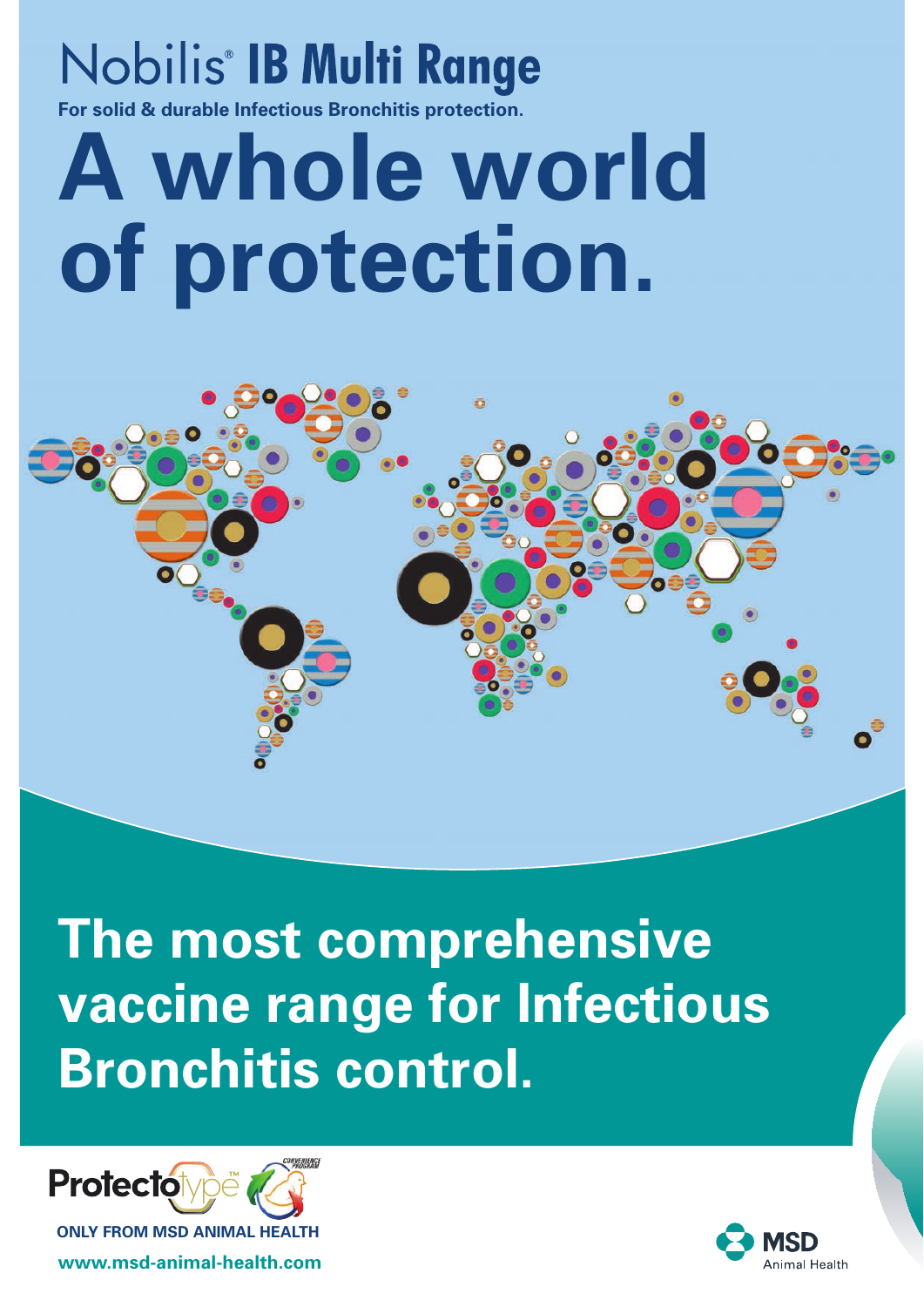## **Infectious Bronchitis and IB control in chickens.**

### *Infectious Bronchitis virus "Corona virus"*

- RNA-viruses are prone to mutations and recombination's
- New variants of IBV can emerge as a result of few amino acid changes in the S1 part of the spike genome of the virus



## *Economic impact*

• One of the biggest economical threats to chicken producers, broilers, breeders and layers.





## *Current IB control*

- Due to constant changes of IB field virus and the presence of many different IB variants, IB control asks for broad protection. This can be achieved by use of the protectotype approach first developed by Dr J Cook and published in Avian Pathology (AP 28 1999. pg 477-485).
- With the use of 2 very different IB strain vaccines we can induce broad protection. The base for Protectotype is the use of the live IB vaccines Nobilis® IB Ma5 in combination with Nobilis® IB 4/91.
- In short living birds, (broilers), we only use live vaccines inducing strong local immunity on respiratory and urogenital tract. In long living birds the advice is to add a booster of inactivated IB multi to induce high levels of circulating antibodies installing solid long lasting systemic immunity.

### **Respiratory signs Uro-genital tract signs Egg production drop & egg quality**





Nephritis **Egg drop & egg quality** False Layer



## **BROADENING PROTECTION**

Broader control of IB variants in the field

Breadth of protection of the respiratory tract provided by different live-attenuated infectious bronchitis vaccines against challenge with infectious bronchitis viruses of heterologous serotypes<sup>1</sup>

1 Jane K. A. Cook, Sarah J. Orbell, Martyn A. Woods & Michael B. Huggins. 1999 *Avian Pathology 28: 477-485*

Intervet UK, The Elms, Thicket Road, Houghton, Huntingdon, Cambs PE17 2BQ. UK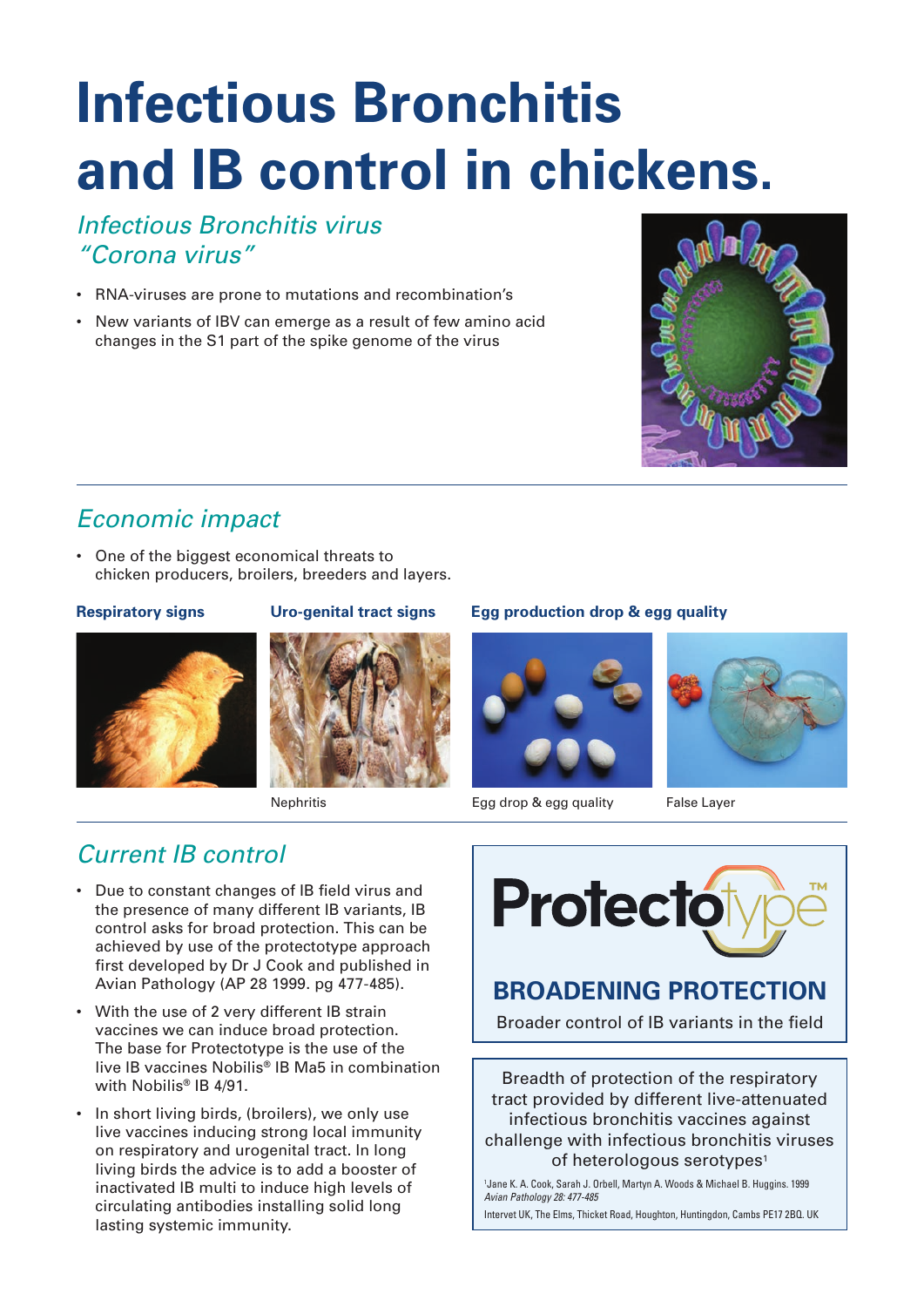## **A comprehensive range of high quality vaccines.**

In the control of Infectious Bronchitis in chickens, no one programme can be ideally suited for every situation; control programmes must always be adjusted to local conditions. To cope with this, MSD Animal Health has developed a comprehensive range of live and inactivated IB vaccines from which to choose. The following is an overview of currently available vaccines. For more detailed information, or assistance in planning an appropriate vaccination programme, please contact your local MSD Animal Health representative or the MSD Animal Health Global Poultry Business Unit.

## **Live IB Vaccines**

## *Massachusetts Serotype Strains*



#### **Nobilis® IB Ma5**

Live freeze-dried vaccine containing Infectious Bronchitis virus, strain Ma5, serotype Massachusetts.



#### **Nobilis® Ma5 + Clone 30**

Live freeze-dried vaccine containing Infectious Bronchitis virus, strain Ma5, serotype Massachusetts and Newcastle Disease virus, strain Clone 30.

### *Variant Serotype Strains*



#### **Nobilis® IB 4/91**

Live freeze-dried vaccine containing Infectious Bronchitis virus, strain 4/91.



#### **Nobilis® IB Primo QX**

Live freeze-dried (Sphereon Form) vaccine containing Infectious Bronchitis virus, strain D388/QX.

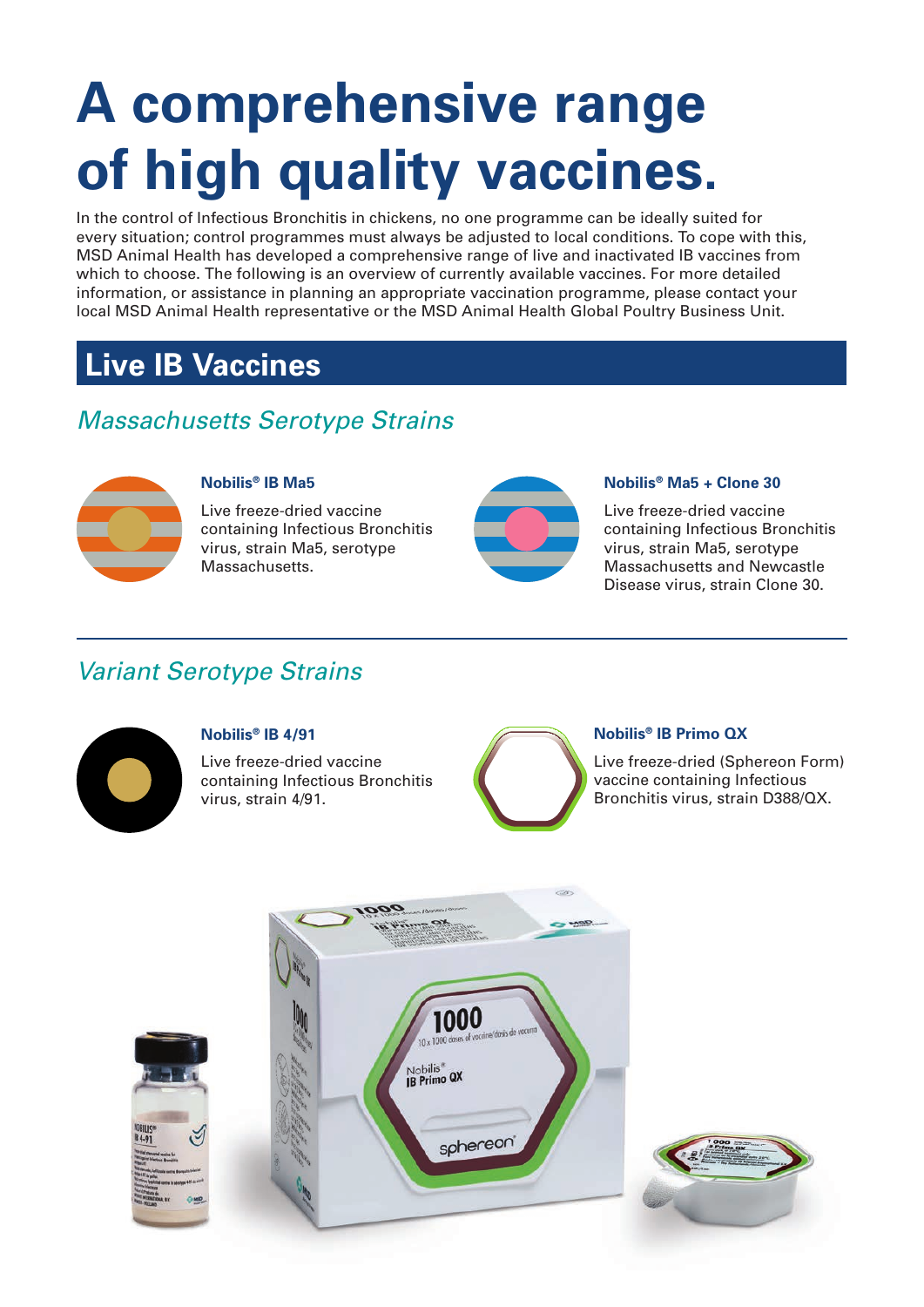

## **Inactivated IB Vaccines**

## *Nobilis® IB multi (Massachusetts + variant strain D274)*



#### **Nobilis® RT + IB multi + ND + EDS**

Combined inactivated oil emulsion vaccine containing Turkey Rhinotracheitis virus, strain BUT 1#8544, Infectious Bronchitis virus, strains M41, serotype Massachusetts & D207/ D274, Newcastle Disease virus, strain Clone 30 and Egg Drop Syndrome '76 virus, strain BC14.



#### **Nobilis® RT + IB multi + G + ND**

Combined inactivated oil emulsion vaccine containing Turkey Rhinotracheitis virus, strain BUT 1#8544, Infectious Bronchitis virus, strains M41, serotype Massachusetts & D207/ D274, Gumboro disease virus, strain D78 and Newcastle Disease virus, strain Clone 30.



#### **Nobilis® IB multi + ND + EDS**

Combined inactivated oil emulsion vaccine containing Infectious Bronchitis virus, strains M41, serotype Massachusetts & D207/D274, Newcastle Disease virus, strain Clone 30 and Egg Drop Syndrome '76 virus, strain BC14.



#### **Nobilis® IB multi + G + ND**

Combined inactivated oil emulsion vaccine containing Infectious Bronchitis virus, strains M41, serotype Massachusetts & D207/D274, Gumboro disease virus, strain D78 and Newcastle Disease virus, strain Clone 30.



#### **Nobilis® IB multi + ND**

Combined inactivated oil emulsion vaccine containing Infectious Bronchitis virus, strains M41, serotype Massachusetts & D207/ D274 and Newcastle Disease virus, strain Clone 30.

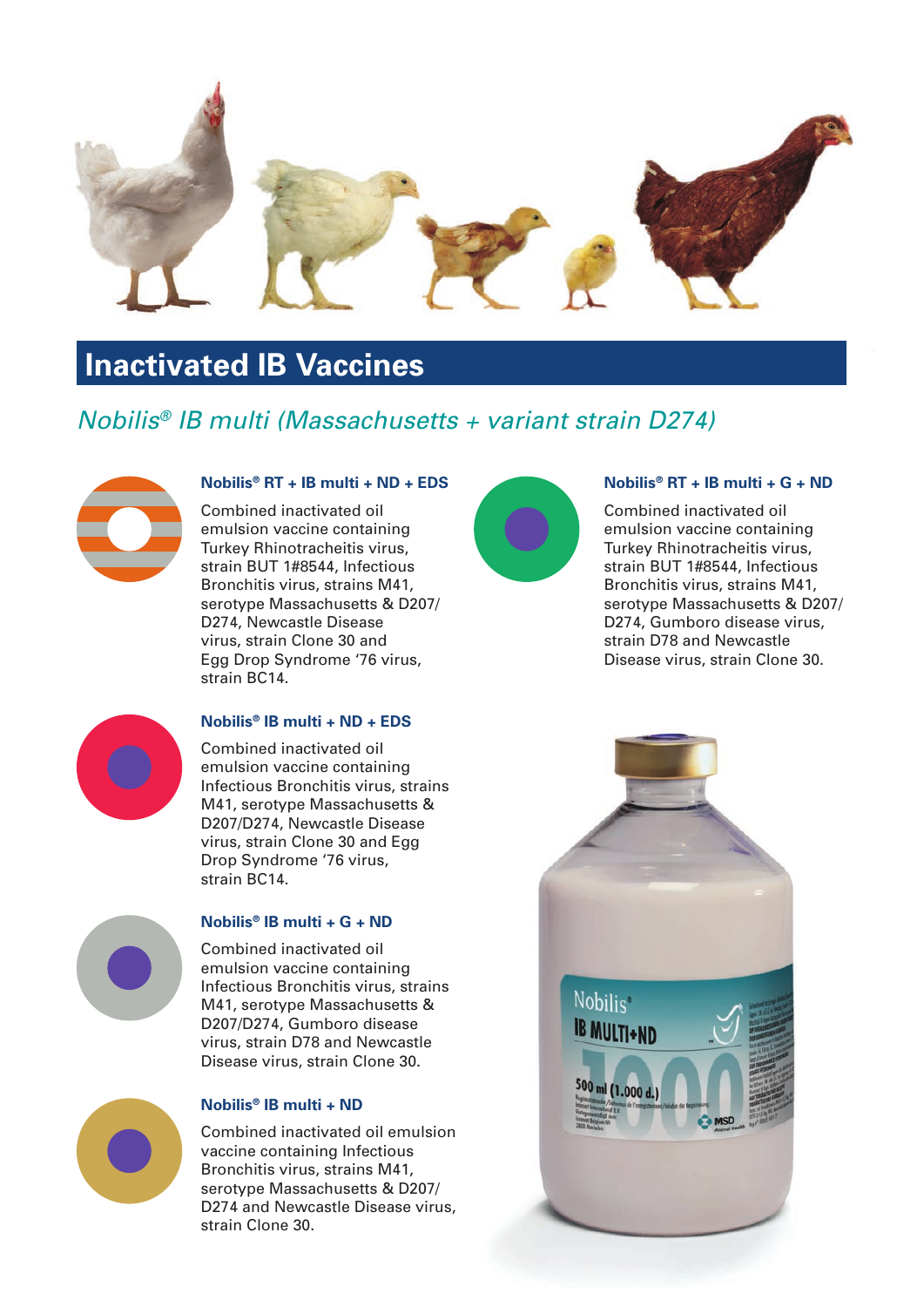## **Optimising flock performance**

### *The importance of best practice by using live priming and inactivated boosters to ensure higher titre levels*

- Nobilis® IB multi inactivated combi vaccines have a water-in-oil emulsion composition in which the oil phase has an adjuvant function.
- The water phase contains inactivated Infectious Bronchitis virus antigens of the Massachusetts and D274 serotypes.
- One dose of vaccine is 0.5 ml administered by SC or Im injection.
- The best result of the IB multi vaccines will be obtained after broad priming with live Nobilis® IB Ma5 + Nobilis® IB 4/91 & Nobilis® IB Primo QX.

### **Seroresponse comparison based on VN antibody titre (log2 ) after full IB program + live priming + Inac boost vaccination program**

| Group                                                                                       | Live priming    |         | Inac boost      |
|---------------------------------------------------------------------------------------------|-----------------|---------|-----------------|
|                                                                                             | Day 1           | 6 weeks | 16 Weeks        |
| IB1                                                                                         | Ma <sub>5</sub> | 4/91    | IB <sub>1</sub> |
| IB multi                                                                                    | Ma <sub>5</sub> | 4/91    | IB multi        |
| Comp                                                                                        | Ma <sub>5</sub> | 4/91    | Comp            |
| $IB1 = IB$ inac Mass<br>IB multi = IB inac Mass + D274<br>$Comp = IB$ inac Mass + 793B type |                 |         |                 |



#### • IB multi is developed for long living birds (layers and breeders) to induce high levels of circulating antibodies installing solid long lasting systemic immunity.

• Achieved immunity after full program of priming with Nobilis® IB Ma5 + Nobilis® IB 4/91 and a boost injection with Nobilis® IB multi (range)





#### **Conclusion**

**The trial showed that with the use of a Nobilis® IB multi boost vaccination after priming with Nobilis® IB Ma5 and Nobilis® IB 4/91, the highest and most durable IB antibody titres was obtained**